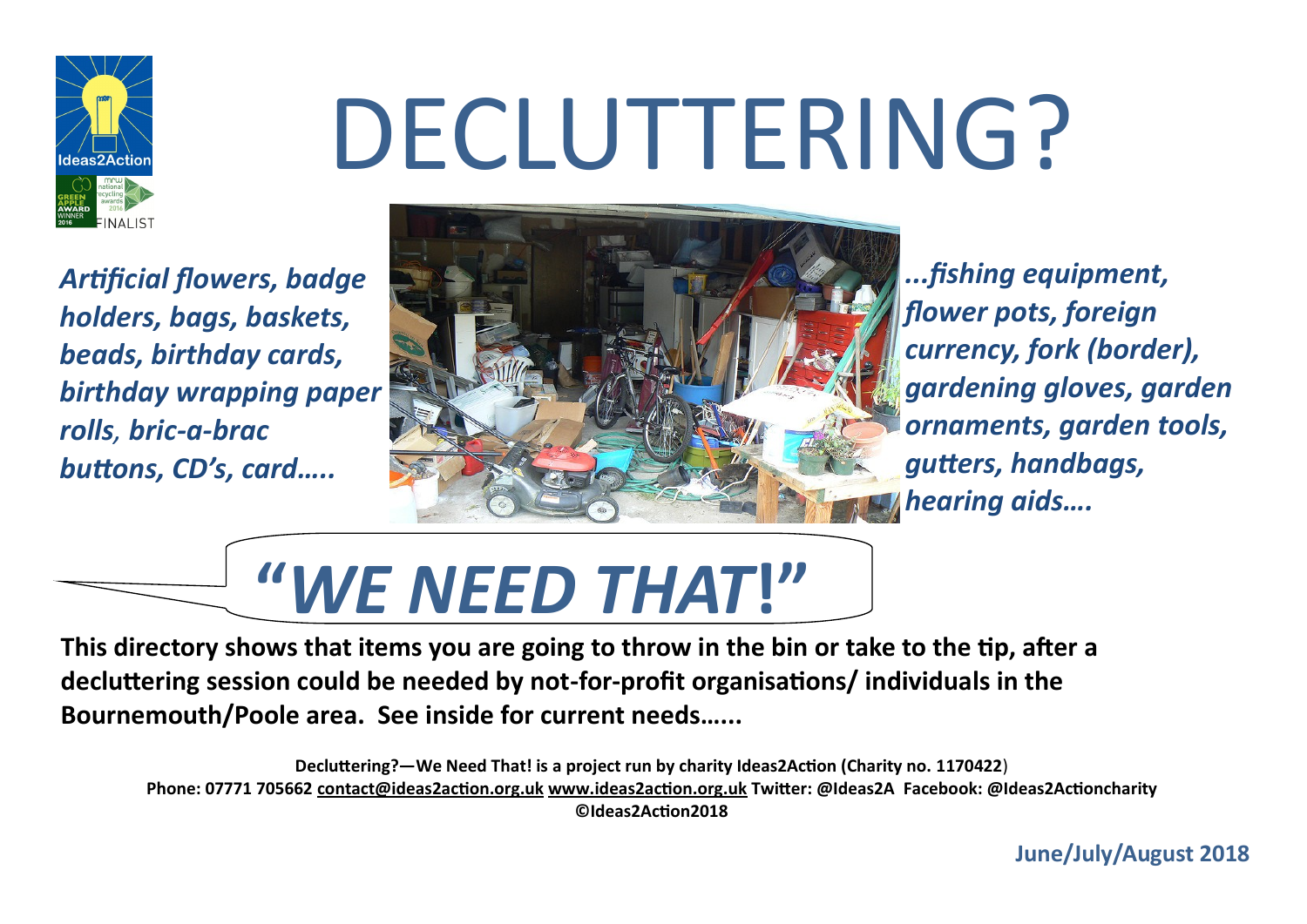Welcome to the first issue of our new Decluttering? We Need That directory. Does this sound like you?

## **Having a declutter? Clearing out the attic or garage? Moving home? Downsizing? Clearing out the home of a friend or relative?**

If so, before you throw items in your rubbish/recycling bins/skip or take them to the tip, please check in the index to see if any of the 103 items listed on the following pages you have may be needed by any of the 30 not-for-profit organisations and individuals included in this directory. Then just call up any of the contacts by that item and arrange delivery/collection.

## **What do the not-for-profit organisations use the items for?**

Many of them will use them to raise funds, but others will use them in their day to day work e.g. craft sessions.

**Special mention: Dorset Scrapstore**—has a special playpod project for primary age school children to undertake role play. As well as the items listed they are always interested in other role play items suitable for children.

## **We Need That!**

For those items you more regularly throw away e.g. biscuit wrappers, milk bottle tops, dried up ballpoint pens etc., please see our We Need That directory [http://www.ideas2action.org.uk/wp](http://www.ideas2action.org.uk/wp-content/uploads/2018/06/We-Need-That-June-July-August-2018.pdf)-content/uploads/2018/06/We-Need-That-June-July-August-2018.pdf This also contains a very comprehensive list of items that the Dorset Scrapstore is interested in receiving.

**Are you involved in a not-for-profit organisation? Could you use any of the items in the list, or need other items not currently listed?** This directory is updated quarterly so if you would like to be included in a future issue please let Monique know: 07771 705662 or [contact@ideas2action.org.uk](mailto:contact@ideas2action.org.uk)

*Important: Ideas2Action accepts no liability or responsibility in relation to the delivery and/or collection of items. Ideas2Action is only facilitating in the brokerage of reusable items.*

Please remember to mention that **you saw the needs in this directory.**

# **Other places you could try to find a new home for your unwanted items**

If you find you have items that no one in this directory needs, you could always advertise them on Freecycle (Trash Nothing) [https://](https://trashnothing.com/) [trashnothing.com/](https://trashnothing.com/) The Poole Waste Not Want Not group: [http://groups.yahoo.com/group/waste](http://groups.yahoo.com/group/waste-not-want-not-poole/)-not-want-not-poole/ Gumtree [https://](https://www.gumtree.com/)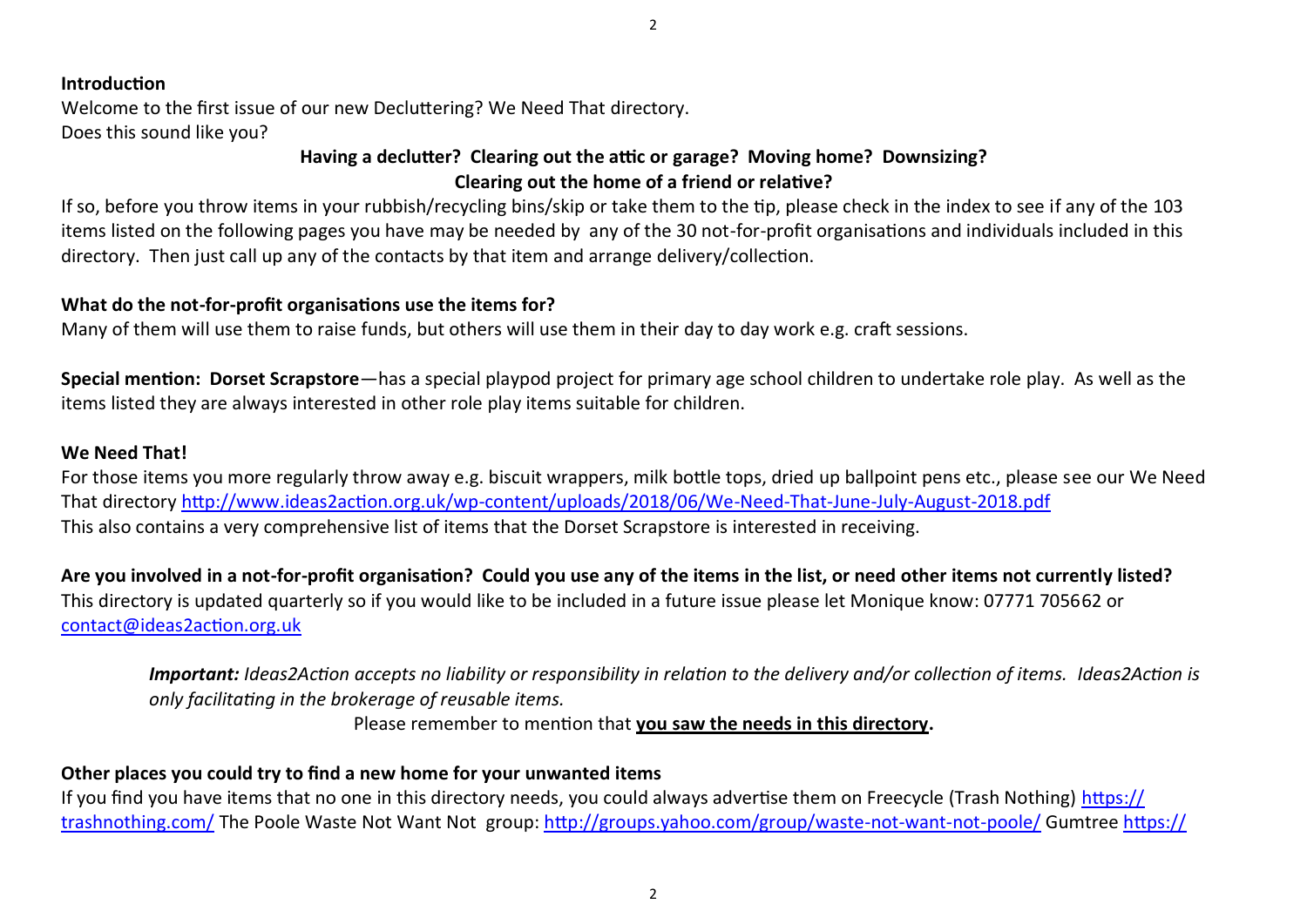| Item                                                                     | <b>Organisations looking for items</b>                                                                                                                                                                                                                                                                                                                                                                                                                                                                                                      |
|--------------------------------------------------------------------------|---------------------------------------------------------------------------------------------------------------------------------------------------------------------------------------------------------------------------------------------------------------------------------------------------------------------------------------------------------------------------------------------------------------------------------------------------------------------------------------------------------------------------------------------|
| <b>Artificial flowers</b>                                                | Dorset Scrapstore contact Vicky vicky@dorsetscrapstore.org.uk 07565 577094                                                                                                                                                                                                                                                                                                                                                                                                                                                                  |
| <b>Badge holders (conference type)</b>                                   | Ideas2Action contact Monique 07771 705662 contact@ideas2action.org.uk                                                                                                                                                                                                                                                                                                                                                                                                                                                                       |
| <b>Bags</b>                                                              | Dorset Scrapstore contact Vicky 07565 577094 or vicky@dorsetscrapstore.org.uk                                                                                                                                                                                                                                                                                                                                                                                                                                                               |
| <b>Baskets</b> (for flower arranging)                                    | Dorset Scrapstore contact Vicky 07565 577094 or vicky@dorsetscrapstore.org.uk                                                                                                                                                                                                                                                                                                                                                                                                                                                               |
| <b>Beads</b>                                                             | Livability Holton Lee contact: Katrina Easthope<br>keasthope.holtonlee@livability.org.uk                                                                                                                                                                                                                                                                                                                                                                                                                                                    |
| Birthday cards (unused) with envelopes suitable for children of all ages | Ashleys Birthday Bank Contact: Anna Selby ashleysbirthdaybank@gmail.com or<br>07864 840443.                                                                                                                                                                                                                                                                                                                                                                                                                                                 |
| Birthday wrapping paper rolls-suitable for children of all ages          | Ashleys Birthday Bank Contact: Anna Selby ashleysbirthdaybank@gmail.com or<br>07864 840443.                                                                                                                                                                                                                                                                                                                                                                                                                                                 |
| <b>Books</b>                                                             | <b>Oakdale Residents Community Association contact: Lesley Kerley</b><br>Orca-enquiry@oakdale.me.uk or 01202 269353 (answerphone) or 07962 433 726                                                                                                                                                                                                                                                                                                                                                                                          |
| -animal/wildlife related                                                 | WWF (World Wildlife Fund) Poole Volunteer Group Linda Brazier 01202 381000 or<br>Karenmoorhouse@ntlworld.com                                                                                                                                                                                                                                                                                                                                                                                                                                |
| <b>Bric-a-brac</b>                                                       | <b>Oakdale Residents Community Association contact: Lesley Kerley</b><br>Orca-enquiry@oakdale.me.uk or 01202 269353 (answerphone) or 07962 433 726                                                                                                                                                                                                                                                                                                                                                                                          |
| Bric-a-brac (any animal or wildlife related items ornaments)             | WWF (World Wildlife Fund) Poole Volunteer Group Linda Brazier 01202 381000 or<br>Karenmoorhouse@ntlworld.com                                                                                                                                                                                                                                                                                                                                                                                                                                |
| <b>Buttons</b>                                                           | Borough of Poole Libraries contact Lucy Lumber 01202 262429<br>I.lumber@poole.gov.uk (all donations to Poole Central Library please)<br>Dorset Scrapstore contact Vicky vicky@dorsetscrapstore.org.uk 07565 577094<br>Michael House contact: Mark Horsford 01202 393178 or info@michaelhouse.co.uk<br>or mghorsford@googlemail.com<br><b>Oakdale Residents Community Association contact: Lesley Kerley</b><br>Orca-enquiry@oakdale.me.uk or 01202 269353 (answerphone) or 07962 433 726<br>Linda Bunting 07702079109 lindaebunting@aol.com |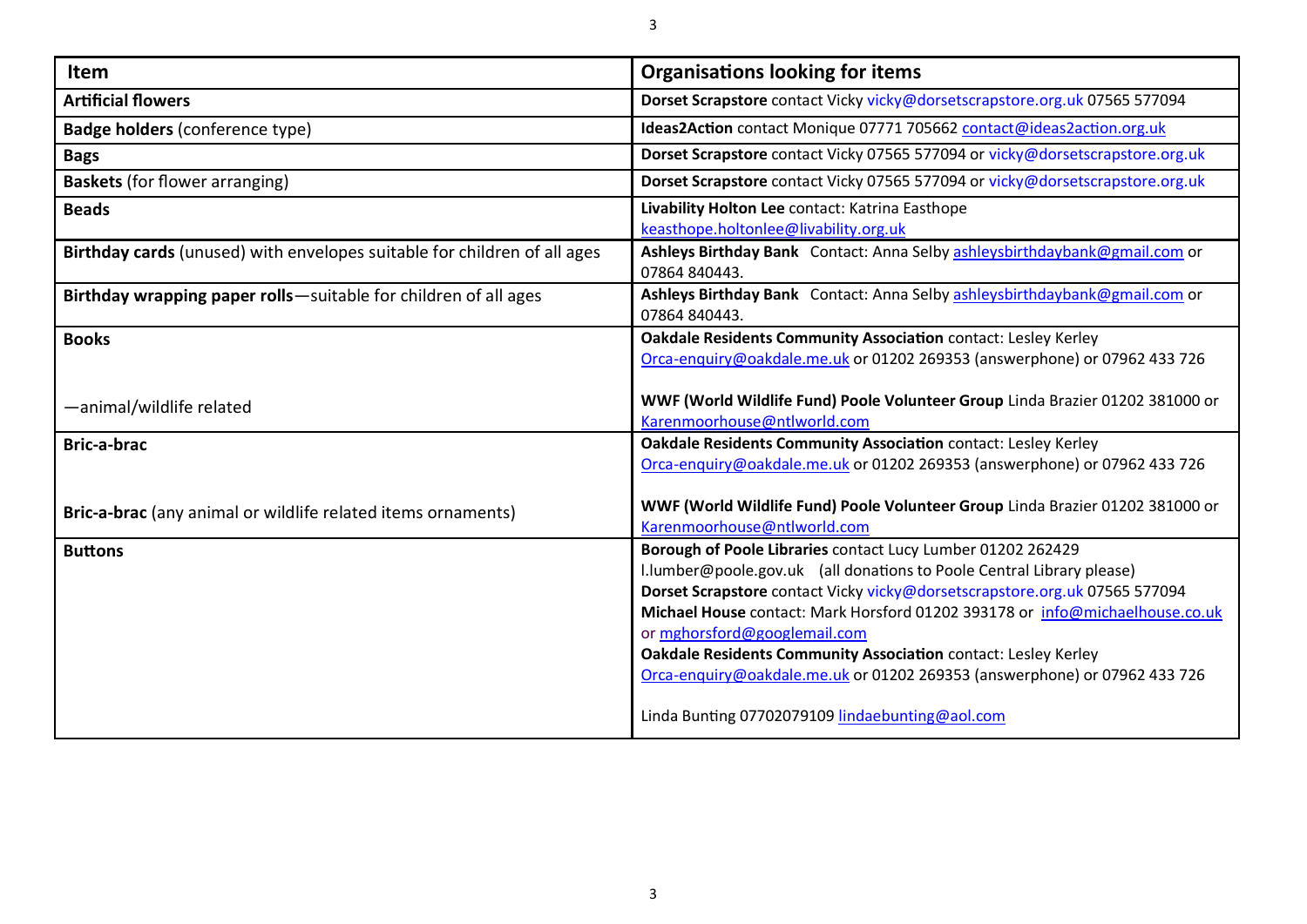| Item                                                                                                                                    | <b>Organisations looking for items</b>                                                                                                                                                                                                                                                                                                                  |
|-----------------------------------------------------------------------------------------------------------------------------------------|---------------------------------------------------------------------------------------------------------------------------------------------------------------------------------------------------------------------------------------------------------------------------------------------------------------------------------------------------------|
| CD's (second hand)                                                                                                                      | Dorset Blind Association Contact Helena 01202 712864 email:<br>helena@dorsetblind.org.uk<br>Michael House contact: Mark Horsford 01202 393178 or info@michaelhouse.co.uk<br>or mghorsford@googlemail.com<br>Oakdale Residents Community Association contact: Lesley Kerley<br>Orca-enquiry@oakdale.me.uk or 01202 269353 (answerphone) or 07962 433 726 |
| Card (coloured and white)                                                                                                               | Borough of Poole Libraries contact Lucy Lumber 01202 262429<br>I.lumber@poole.gov.uk (all donations to Poole Central Library please)                                                                                                                                                                                                                    |
| Calculator (doesn't need to be working-for children to play with)                                                                       | Poole Children's Centres-Old Town Children's Centre- Contact Helen 01202<br>261969 or h.lawson@poole.gov.uk                                                                                                                                                                                                                                             |
| <b>Cameras</b> (for their camera group)                                                                                                 | Michael House contact: Mark Horsford 01202 393178 or info@michaelhouse.co.uk<br>mghorsford@googlemail.com                                                                                                                                                                                                                                               |
| <b>Canvasses (for art work)</b>                                                                                                         | Michael House contact: Mark Horsford 01202 393178 or info@michaelhouse.co.uk<br>mghorsford@googlemail.com                                                                                                                                                                                                                                               |
| <b>Card-making materials</b>                                                                                                            | Dorset Scrapstore contact Vicky 07565 577094 vicky@dorsetscrapstore.org.uk                                                                                                                                                                                                                                                                              |
| Christmas wrapping paper rolls-suitable for children of all ages                                                                        | Ashleys Birthday Bank Contact: Anna Selby ashleysbirthdaybank@gmail.com or<br>07864 840443.                                                                                                                                                                                                                                                             |
| Clothing (as sizes of wearable clothes, children and adults)                                                                            | Springbourne Family Centre contact Donna Blanche 01202 399997<br>Springbourne@sfc83.plus.com                                                                                                                                                                                                                                                            |
| Clothing accessories: including high viz, gloves, helmets, hats, ear<br>defenders                                                       | Dorset Scrapstore contact Vicky 07565 577094 vicky@dorsetscrapstore.org.uk                                                                                                                                                                                                                                                                              |
| Coat hangers (wire only)                                                                                                                | Poole Methodists Redevelopment contact Gerald Beddard 01202 388672<br>geraldandhilda@hotmail.co.uk                                                                                                                                                                                                                                                      |
| Cosmetics, bath care (bubble bath, shower gel), hair care and hand care<br>(including nail varnish) - can be full, partly used or empty | Annie Chambers 01202 886088 rikanchambers@hotmail.co.uk<br>(raising money for Dorset Cancer Care who support people who have or who<br>continue to suffer from the effects of cancer.)                                                                                                                                                                  |
| <b>Crafting books, magazines or patterns</b>                                                                                            | Dorset Scrapstore contact Vicky 07565 577094 vicky@dorsetscrapstore.org.uk                                                                                                                                                                                                                                                                              |
| Crafting equipment (rubber stamps, paints, punches)                                                                                     | Dorset Scrapstore contact Vicky 07565 577094 vicky@dorsetscrapstore.org.uk                                                                                                                                                                                                                                                                              |
| <b>Crochet needles</b>                                                                                                                  | Dorset Scrapstore contact Vicky 07565 577094 vicky@dorsetscrapstore.org.uk                                                                                                                                                                                                                                                                              |
| <b>Cups and saucers</b>                                                                                                                 | Michael House contact: Mark Horsford 01202 393178 or info@michaelhouse.co.uk<br>mghorsford@googlemail.com                                                                                                                                                                                                                                               |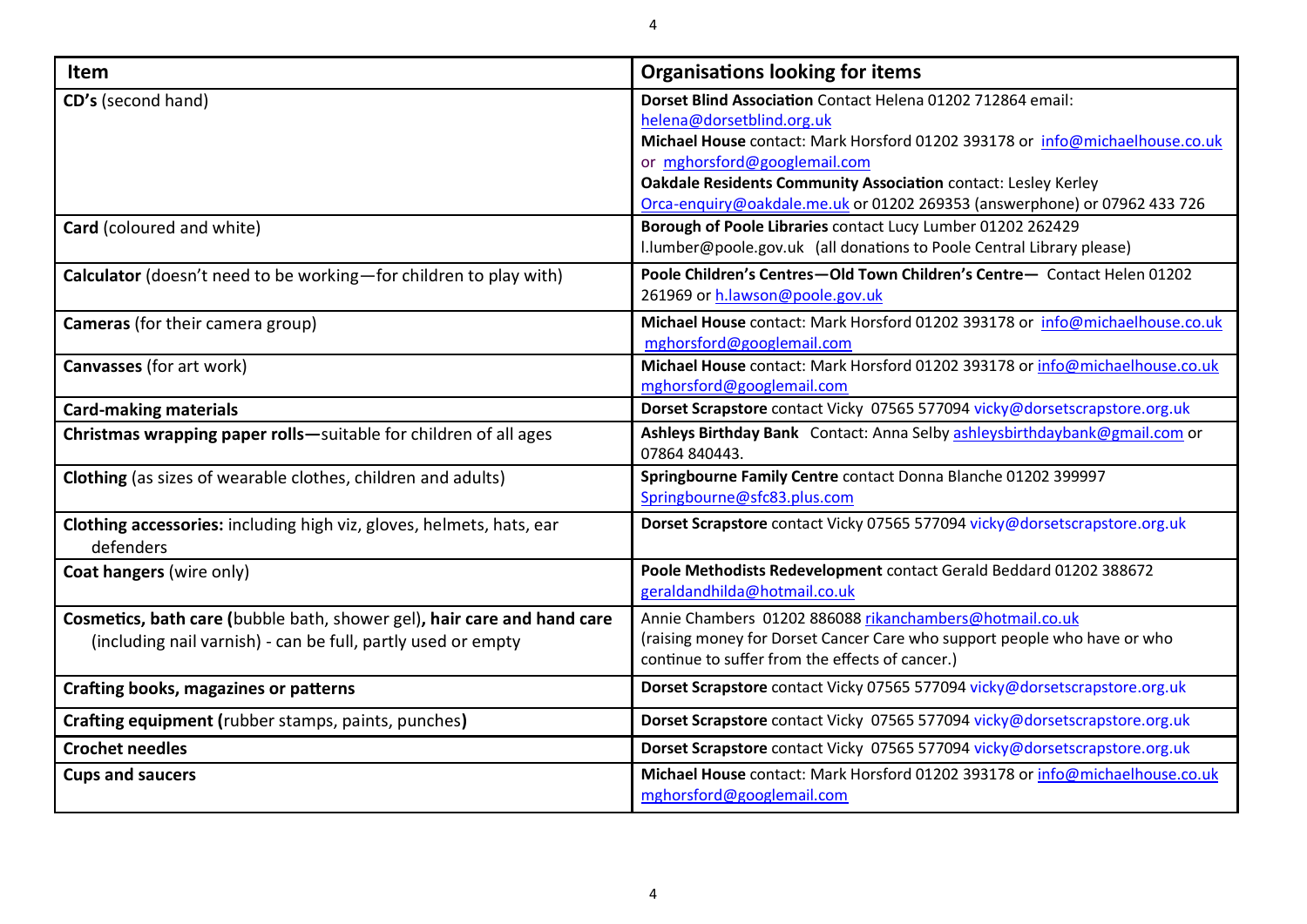| <b>Item</b>                                                                                  | <b>Organisations looking for items</b>                                                                                                                                                                                                                                                                                                         |
|----------------------------------------------------------------------------------------------|------------------------------------------------------------------------------------------------------------------------------------------------------------------------------------------------------------------------------------------------------------------------------------------------------------------------------------------------|
| <b>Cycles</b><br>These will be done up by volunteers.                                        | Dorset Reclaim (Bournemouth contact Joanna 01202 773384) (Poole contact: Kirsty<br>01202 679080)<br>Hamworthy Bike Club contact Marie Marsh 01202 264451<br>marie.marsh@poole.gov.uk<br>Hope2Cycle contact Gary Cure 07530968506 info@hope2cycle.org.uk                                                                                        |
| <b>Cycle inner tubes and cycle parts</b>                                                     | Hamworthy Bike Club contact Marie Marsh 01202 264451<br>marie.marsh@poole.gov.uk<br>Hope2Cycle contact Gary Cure 07530968506 info@hope2cycle.org.uk<br>Michael House contact: Mark Horsford 01202 393178 or info@michaelhouse.co.uk<br>mghorsford@googlemail.com                                                                               |
| <b>Cycle inner tubes</b>                                                                     | Girlguiding Bournemouth South contact Debbie Thorpe 01202 568858<br>bournemouthsouthguiding@outlook.com                                                                                                                                                                                                                                        |
| <b>Dressmaking equipment</b>                                                                 | Michael House contact: Mark Horsford 01202 393178 info@michaelhouse.co.uk or<br>mghorsford@googlemail.com                                                                                                                                                                                                                                      |
| <b>Drainpipes</b> (and fittings)                                                             | Livability Holton Lee contact: Katrina Easthope<br>keasthope.holtonlee@livability.org.uk                                                                                                                                                                                                                                                       |
| DVD's (second hand)                                                                          | Dorset Blind Association Contact Helena 01202 712864 email:<br>helena@dorsetblind.org.uk<br>Michael House contact: Mark Horsford 01202 393178 or info@michaelhouse.co.uk<br>or mghorsford@googlemail.com                                                                                                                                       |
| Electrical equipment (in working order, preferably with remote control<br>but not essential) | Dorset Blind Association Contact Helena 01202 712864 email:<br>helena@dorsetblind.org.uk                                                                                                                                                                                                                                                       |
| <b>Fabric</b>                                                                                | Dorset Scrapstore contact Vicky 07565 577094 vicky@dorsetscrapstore.org.uk<br>Michael House contact: Mark Horsford 01202 393178 or info@michaelhouse.co.uk<br>or mghorsford@googlemail.com                                                                                                                                                     |
| Fabric (cotton)                                                                              | The Get-Togethers-Contact Paula Wade p.wade@poole.gov.uk                                                                                                                                                                                                                                                                                       |
| <b>Fabric</b>                                                                                | Age UK Bournemouth (charity shop) contact Sarona Hebditch 01202 744997<br>ageukbournemouthshop@gmail.com<br>Borough of Poole Libraries contact Lucy Lumber 01202 262429<br>I.lumber@poole.gov.uk (all donations to Poole Central Library please)<br>West Howe Community Enterprises contact Diane Humphries 01202 570077<br>admin@westhowe.net |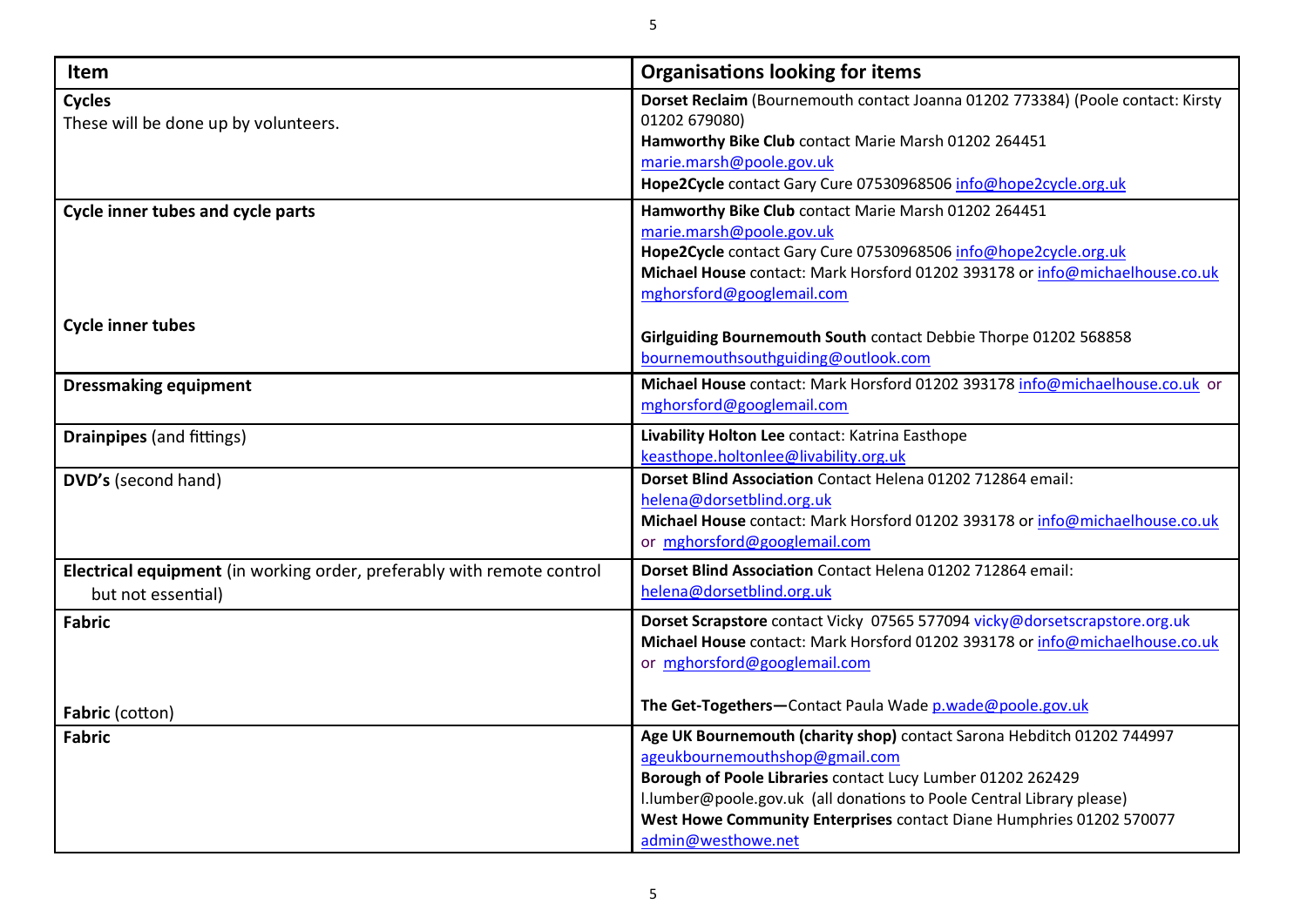| Item                                                                                   | <b>Organisations looking for items</b>                                                                                                                |
|----------------------------------------------------------------------------------------|-------------------------------------------------------------------------------------------------------------------------------------------------------|
| Felt                                                                                   | Dorset Scrapstore contact Vicky vicky@dorsetscrapstore.org.uk 07565 577094                                                                            |
| File (small flat, sharpening) x 1                                                      | Slades Farm Community Garden Contact Theresa McManus 07958 138053, email<br>Theresa.mcmanus@hotmail.co.uk                                             |
| <b>Fishing equipment</b>                                                               | Michael House contact: Mark Horsford 01202 393178 or info@michaelhouse.co.uk<br>or mghorsford@googlemail.com                                          |
| <b>Flower pots (terracotta)</b>                                                        | Livability Holton Lee contact Katrina Easthope 01202 625562<br>Keasthope.holtonlee@livability.org.uk                                                  |
| Flower pots (small, compostable)                                                       | Dorset Wildlife Trust contact Jonny 07584 125420<br>jowen@dorsetwildlifetrust.org.uk                                                                  |
| <b>Foreign currency</b>                                                                | Forest Holme contact: Kathy McNally Kathy.mcnally@poole.nhs.uk 01202 670644                                                                           |
| Foreign currency and that no longer legal tender in the UK                             | Michael House contact: Mark Horsford 01202 393178 or info@michaelhouse.co.uk<br>or mghorsford@googlemail.com                                          |
| Fork (border) $\times$ 2                                                               | Slades Farm Community Garden Contact Theresa McManus 07958 138053, email<br>Theresa.mcmanus@hotmail.co.uk                                             |
| Gardening gloves (child) x 5                                                           | Slades Farm Community Garden Contact Theresa McManus 07958 138053, email<br>Theresa.mcmanus@hotmail.co.uk                                             |
| Garden ornaments-e.g. solar lights                                                     | Michael House contact: Mark Horsford 01202 393178 or info@michaelhouse.co.uk<br>or mghorsford@googlemail.com                                          |
| <b>Garden tools</b>                                                                    | Age UK Bournemouth (charity shop) contact Sarona Hebditch 01202 744997<br>ageukbournemouthshop@gmail.com                                              |
| <b>Greetings cards</b><br>(any rectangular card-except Christmas-size 6"x4" or larger) | John Spatchet (cards are sold to make funds for work of the church in South Sudan)<br>01202 886688 or j.spatchet@gmail.com                            |
| <b>Greetings cards</b>                                                                 | Borough of Poole Libraries contact Lucy Lumber 01202 262429<br>I.lumber@poole.gov.uk (all donations to Poole Central Library please)                  |
| <b>Guttering (and fittings)</b>                                                        | Livability Holton Lee contact: Katrina Easthope<br>keasthope.holtonlee@livability.org.uk                                                              |
| <b>Handbags</b>                                                                        | Dorset Scrapstore contact Vicky vicky@dorsetscrapstore.org.uk 07565 577094                                                                            |
| Hand tools (for craft work)                                                            | Michael House contact: Mark Horsford 01202 393178 or info@michaelhouse.co.uk<br>or mghorsford@googlemail.com                                          |
| <b>Hearing aids</b>                                                                    | Poole Lions-please drop them off in the box in: Leightons Opticians, 157 High St,<br>Poole, BH15 1AU and Whiffen Opticians, 2 Bournemouth Rd BH14 OES |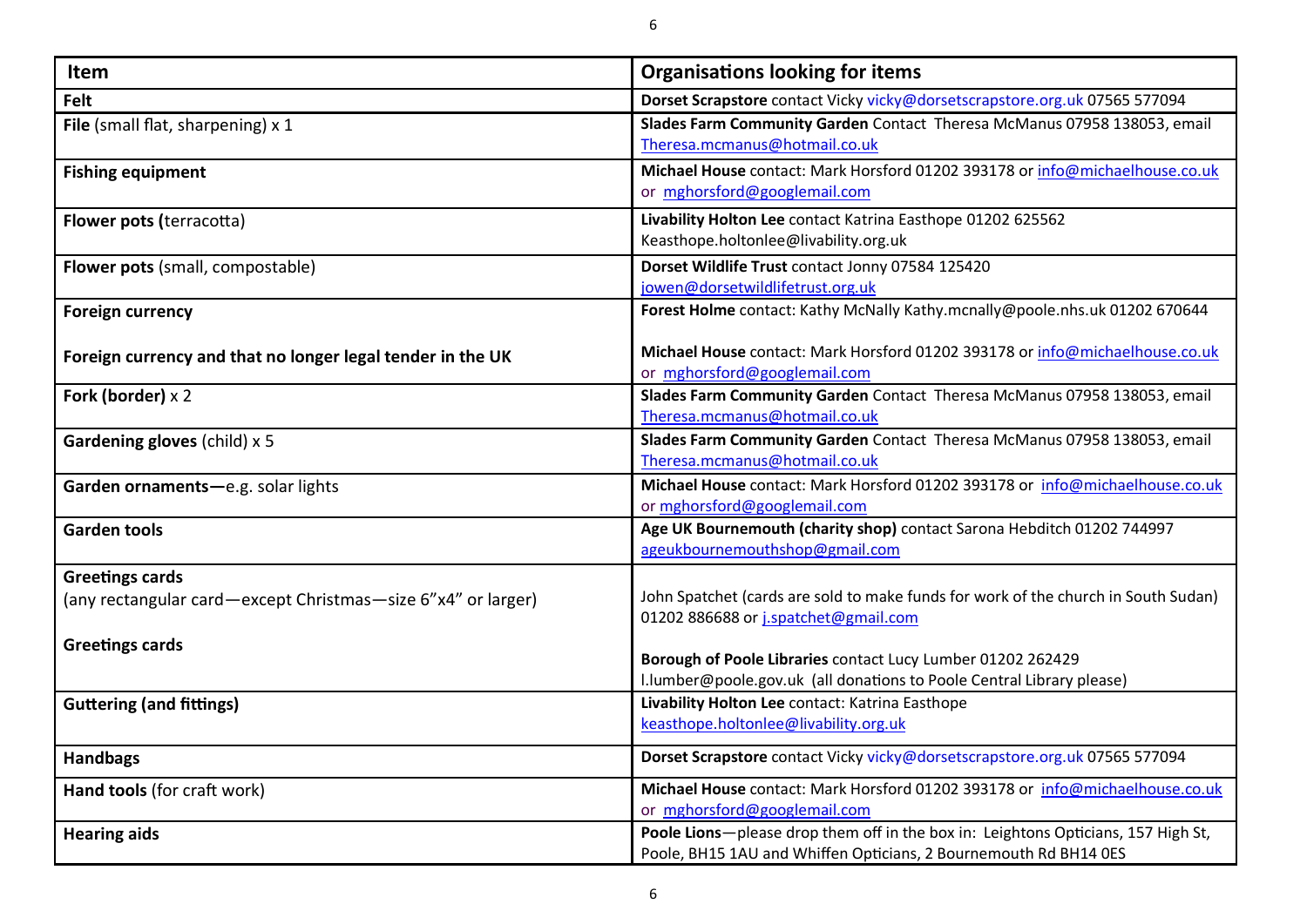| <b>Item</b>                                    | <b>Organisations looking for items</b>                                                                                                                                                                                                                                                                                                                                                                                                                                                                                                                                                                                                                                                                                                 |
|------------------------------------------------|----------------------------------------------------------------------------------------------------------------------------------------------------------------------------------------------------------------------------------------------------------------------------------------------------------------------------------------------------------------------------------------------------------------------------------------------------------------------------------------------------------------------------------------------------------------------------------------------------------------------------------------------------------------------------------------------------------------------------------------|
| <b>Homeware items</b>                          | <b>Oakdale Residents Community Association contact: Lesley Kerley</b><br>Orca-enquiry@oakdale.me.uk or 01202 269353 (answerphone) or 07962 433 726                                                                                                                                                                                                                                                                                                                                                                                                                                                                                                                                                                                     |
| Hooks (storage) - lots required                | Slades Farm Community Garden Contact Theresa McManus 07958 138053, email<br>Theresa.mcmanus@hotmail.co.uk                                                                                                                                                                                                                                                                                                                                                                                                                                                                                                                                                                                                                              |
| Jewellery (broken odd beads, chains etc)       | Age UK Bournemouth (charity shop) contact Sarona Hebditch 01202 744997<br>ageukbournemouthshop@gmail.com<br>Borough of Poole Libraries contact Lucy Lumber 01202 262429<br>I.lumber@poole.gov.uk (all donations to Poole Central Library please)<br>Dorset Scrapstore contact Vicky vicky@dorsetscrapstore.org.uk 07565 577094<br>Girlguiding Bournemouth South contact Debbie Thorpe 01202 568858<br>bournemouthsouthguiding@outlook.com<br>Oakdale Residents Community Association contact: Lesley Kerley<br>Orca-enquiry@oakdale.me.uk or 01202 269353 (answerphone) or 07962 433 726<br>Soroptimist International of Bournemouth contact Bobbie White 01202 311492<br>sigbibournemouth@hotmail.co.uk or bobbiewhite@btinternet.com |
| Jewellery making equipment                     | Dorset Scrapstore contact Vicky vicky@dorsetscrapstore.org.uk 07565 577094                                                                                                                                                                                                                                                                                                                                                                                                                                                                                                                                                                                                                                                             |
| Jigsaw puzzles (animal/wildlife pictures only) | WWF (World Wildlife Fund) Poole Volunteer Group Linda Brazier 01202 381000 or<br>Karenmoorhouse@ntlworld.com                                                                                                                                                                                                                                                                                                                                                                                                                                                                                                                                                                                                                           |
| <b>Keys</b>                                    | Michael House contact: Mark Horsford 01202 393178 or info@michaelhouse.co.uk<br>or mghorsford@googlemail.com<br>Routes to Roots contact George Lawrence at Carter Shaw & Letting Agents,<br>446 Ashley Road, Poole 01202 744500 george@cartershaw.co.uk (they will sell the<br>keys and give the money to Routes to Roots).                                                                                                                                                                                                                                                                                                                                                                                                            |
| <b>Keyboards</b>                               | Dorset Scrapstore contact Vicky vicky@dorsetscrapstore.org.uk 07565 577094                                                                                                                                                                                                                                                                                                                                                                                                                                                                                                                                                                                                                                                             |
| <b>Knitting needles</b>                        | Dorset Scrapstore contact Vicky vicky@dorsetscrapstore.org.uk 07565 577094                                                                                                                                                                                                                                                                                                                                                                                                                                                                                                                                                                                                                                                             |
| Lace                                           | Dorset Scrapstore contact Vicky vicky@dorsetscrapstore.org.uk 07565 577094                                                                                                                                                                                                                                                                                                                                                                                                                                                                                                                                                                                                                                                             |
| Lino oddments (new)                            | Dorset Scrapstore contact Vicky vicky@dorsetscrapstore.org.uk 07565 577094                                                                                                                                                                                                                                                                                                                                                                                                                                                                                                                                                                                                                                                             |
| Litter picker $(x 1)$                          | Slades Farm Community Garden Contact Theresa McManus 07958 138053, email<br>Theresa.mcmanus@hotmail.co.uk                                                                                                                                                                                                                                                                                                                                                                                                                                                                                                                                                                                                                              |
| Loppers $(x3)$                                 | Slades Farm Community Garden Contact Theresa McManus 07958 138053, email<br>Theresa.mcmanus@hotmail.co.uk                                                                                                                                                                                                                                                                                                                                                                                                                                                                                                                                                                                                                              |
| <b>Manure</b>                                  | Slades Farm Community Garden Contact Theresa McManus 07958 138053, email<br>Theresa.mcmanus@hotmail.co.uk                                                                                                                                                                                                                                                                                                                                                                                                                                                                                                                                                                                                                              |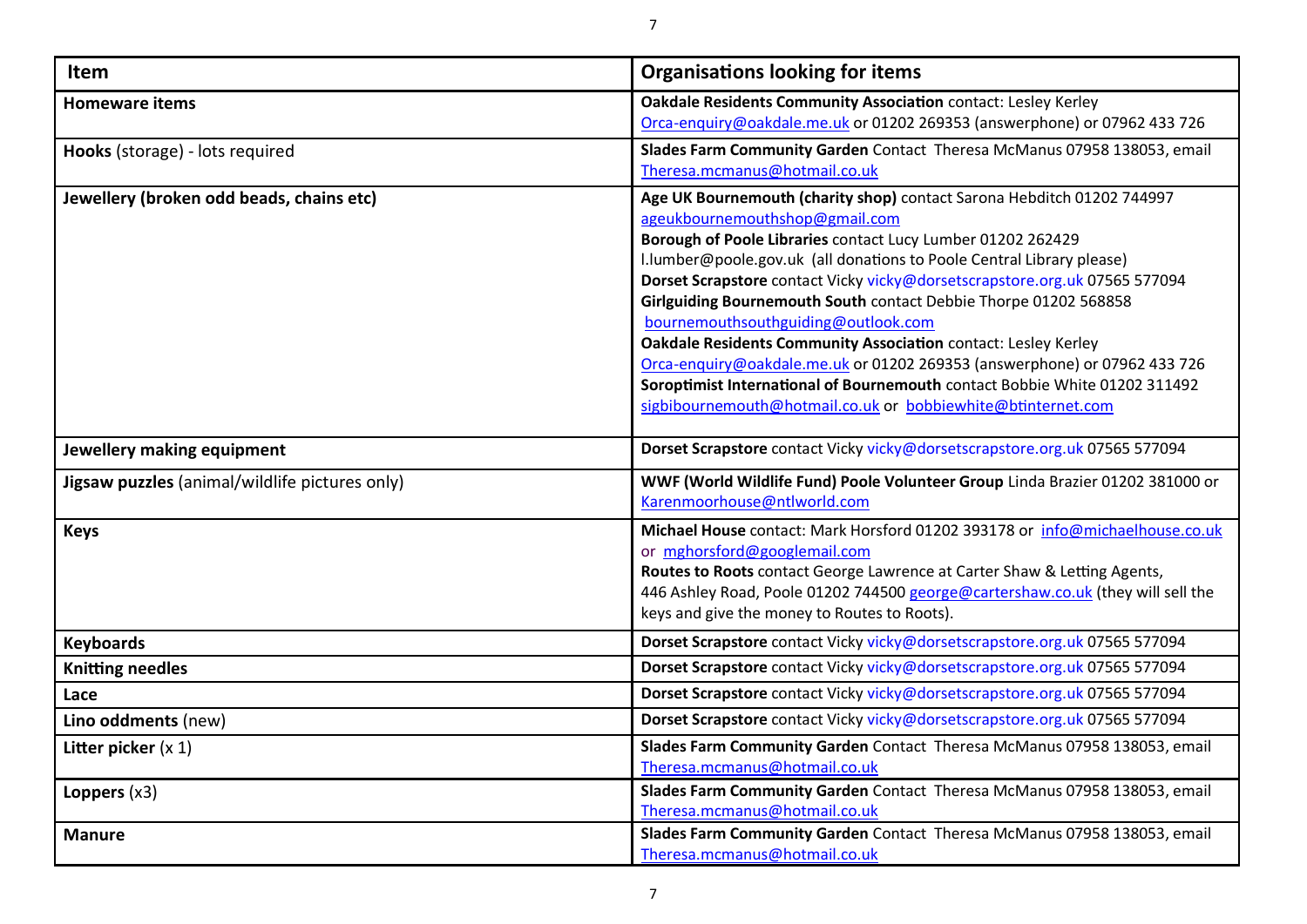| <b>Item</b>                                                   | <b>Organisations looking for items</b>                                                                                                                                                                                                                                                                                                                                                                                                                                                                 |
|---------------------------------------------------------------|--------------------------------------------------------------------------------------------------------------------------------------------------------------------------------------------------------------------------------------------------------------------------------------------------------------------------------------------------------------------------------------------------------------------------------------------------------------------------------------------------------|
| Mobile phone (doesn't need to work-for children to play with) | Poole Children's Centres-Old Town Children's Centre- Contact Helen 01202<br>261969 or h.lawson@poole.gov.uk                                                                                                                                                                                                                                                                                                                                                                                            |
| <b>Mobile phones (for fundraising)</b>                        | Age UK Bournemouth (charity shop) contact Sarona Hebditch 01202 744997<br>ageukbournemouthshop@gmail.com<br>Dorset Family History Society contact Sheila Martin 01202 785623<br>contact@dorsetfhs.org.uk<br>Forest Holme contact: Kathy McNally Kathy.mcnally@poole.nhs.uk 01202 670644<br>Michael House contact: Mark Horsford 01202 393178 or info@michaelhouse.co.uk<br>or mghorsford@googlemail.com<br>Hope Housing Training and Support contact Hannah Doughty 01202 312231<br>hannah@hopehts.com |
| Mobile phones (for their service users to use)                | Springbourne Family Centre contact Donna Blanche 01202 399997<br>Springbourne@sfc83.plus.com                                                                                                                                                                                                                                                                                                                                                                                                           |
| Mulching material (hay, straw, chipped bark)                  | Slades Farm Community Garden Contact Theresa McManus 07958 138053, email<br>Theresa.mcmanus@hotmail.co.uk                                                                                                                                                                                                                                                                                                                                                                                              |
| Needlework equipment                                          | Dorset Scrapstore contact Vicky vicky@dorsetscrapstore.org.uk 07565 577094                                                                                                                                                                                                                                                                                                                                                                                                                             |
| <b>Needles</b>                                                | Dorset Scrapstore contact Vicky vicky@dorsetscrapstore.org.uk 07565 577094                                                                                                                                                                                                                                                                                                                                                                                                                             |
| <b>Padlocks</b>                                               | Routes to Roots contact George Lawrence at Carter Shaw & Letting Agents,<br>446 Ashley Road, Poole 01202 744500 george@cartershaw.co.uk (they will sell the<br>keys and give the money to Routes to Roots).                                                                                                                                                                                                                                                                                            |
| Paint (for artwork)                                           | Michael House contact: Mark Horsford 01202 393178 or info@michaelhouse.co.uk<br>or mghorsford@googlemail.com                                                                                                                                                                                                                                                                                                                                                                                           |
| <b>Palletts</b>                                               | Livability Holton Lee contact Katrina Easthope 01202 625562<br>Keasthope.holtonlee@livability.org.uk                                                                                                                                                                                                                                                                                                                                                                                                   |
| Patterns (needlework)                                         | Dorset Scrapstore contact Vicky vicky@dorsetscrapstore.org.uk 07565 577094                                                                                                                                                                                                                                                                                                                                                                                                                             |
| Phones (for children to play with)                            | Dorset Scrapstore contact Vicky vicky@dorsetscrapstore.org.uk 07565 577094                                                                                                                                                                                                                                                                                                                                                                                                                             |
| Picture frames-large gold 'antique style'                     | Michael House contact: Mark Horsford 01202 393178 or info@michaelhouse.co.uk<br>or mghorsford@googlemail.com                                                                                                                                                                                                                                                                                                                                                                                           |
| Picture frames (any)                                          | WWF (World Wildlife Fund) Poole Volunteer Group Linda Brazier 01202 381000 or<br>Karenmoorhouse@ntlworld.com                                                                                                                                                                                                                                                                                                                                                                                           |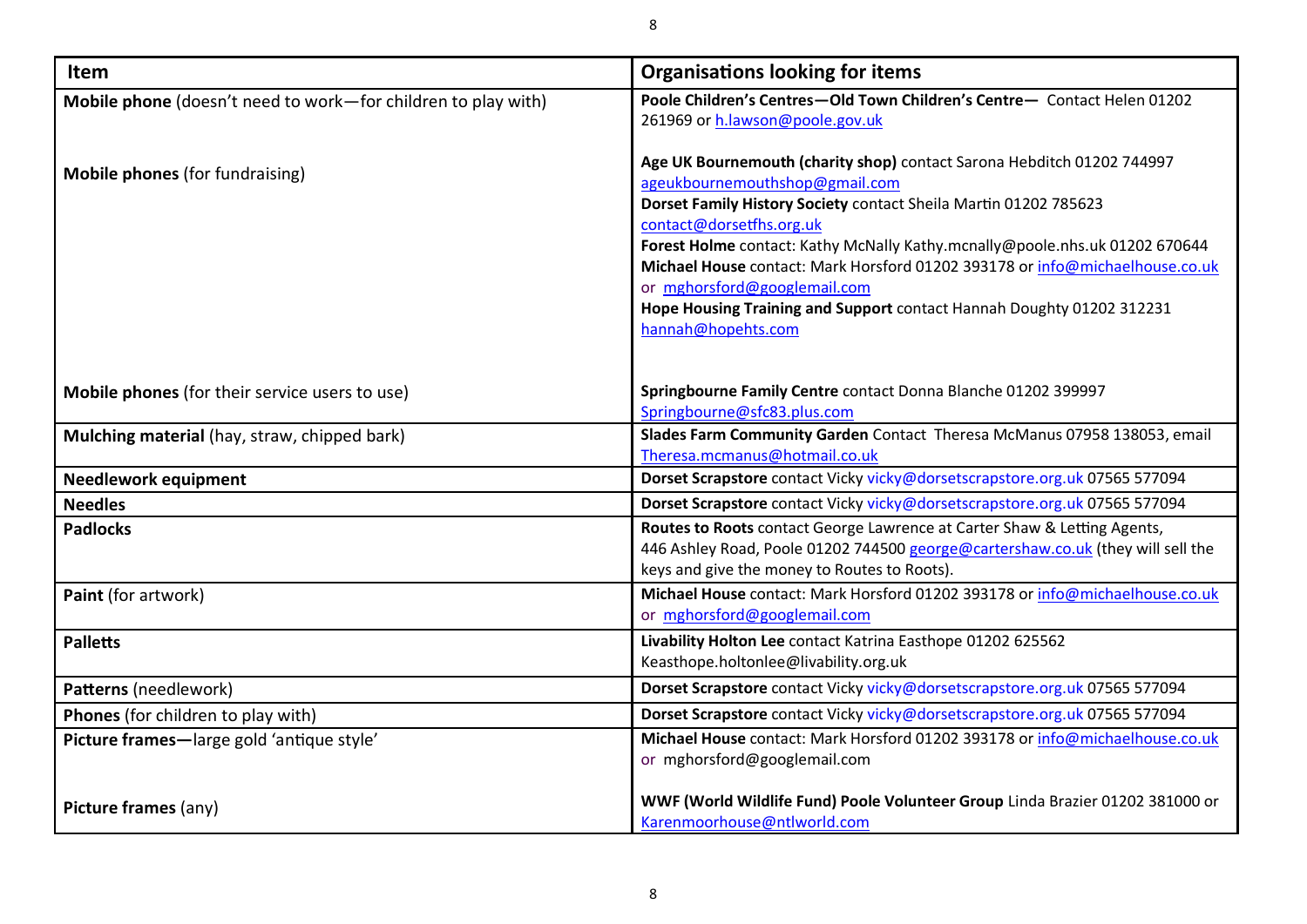| <b>Item</b>                                                                        | <b>Organisations looking for items</b>                                                                                                                                                                                                                                                                                                                                                                                                                                                                                                                                                                            |
|------------------------------------------------------------------------------------|-------------------------------------------------------------------------------------------------------------------------------------------------------------------------------------------------------------------------------------------------------------------------------------------------------------------------------------------------------------------------------------------------------------------------------------------------------------------------------------------------------------------------------------------------------------------------------------------------------------------|
| <b>Plants</b>                                                                      | Michael House contact: Mark Horsford 01202 393178 or info@michaelhouse.co.uk<br>or mghorsford@googlemail.com                                                                                                                                                                                                                                                                                                                                                                                                                                                                                                      |
| Plates-dinner or serving (vintage)                                                 | Borough of Poole Arts Service contact Anna Shiels 07779 880 379<br>a.shiels@poole.gov.uk                                                                                                                                                                                                                                                                                                                                                                                                                                                                                                                          |
| <b>Postcards</b>                                                                   | Age UK Bournemouth (charity shop) contact Sarona Hebditch 01202 744997<br>ageukbournemouthshop@gmail.com<br>Borough of Poole Libraries contact Lucy Lumber 01202 262429<br>I.lumber@poole.gov.uk (all donations to Poole Central Library please)<br>Dorset Scrapstore contact Vicky vicky@dorsetscrapstore.org.uk 07565 577094                                                                                                                                                                                                                                                                                    |
| Pottery (broken pieces)                                                            | Livability Holton Lee contact Katrina Easthope 01202 625562<br>Keasthope.holtonlee@livability.org.uk                                                                                                                                                                                                                                                                                                                                                                                                                                                                                                              |
| Pruning saw (Bacho) $\times$ 2                                                     | Slades Farm Community Garden Contact Theresa McManus 07958 138053, email<br>Theresa.mcmanus@hotmail.co.uk                                                                                                                                                                                                                                                                                                                                                                                                                                                                                                         |
| Pushchairs (for children to play with)                                             | Dorset Scrapstore contact Vicky vicky@dorsetscrapstore.org.uk 07565 577094                                                                                                                                                                                                                                                                                                                                                                                                                                                                                                                                        |
| Raffle prize items (anything suitable for the charity to use as a raffle<br>prize) | Dorset Blind Association Contact Helena 01202 712864 email:<br>helena@dorsetblind.org.uk<br><b>Oakdale Residents Community Association contact: Lesley Kerley</b><br>Orca-enquiry@oakdale.me.uk or 01202 269353 (answerphone) or 07962 433 726                                                                                                                                                                                                                                                                                                                                                                    |
| <b>Rags</b>                                                                        | Age UK Bournemouth (charity shop) contact Sarona Hebditch 01202 744997<br>ageukbournemouthshop@gmail.com<br>West Howe Community Enterprises contact Diane Humphries 01202 570077<br>admin@westhowe.net                                                                                                                                                                                                                                                                                                                                                                                                            |
| <b>Ribbon (continued over)</b>                                                     | Age UK Bournemouth (charity shop) contact Sarona Hebditch 01202 744997<br>ageukbournemouthshop@gmail.com<br>Borough of Poole Libraries contact Lucy Lumber 01202 262429<br>l.lumber@poole.gov.uk<br>Dorset Scrapstore contact Vicky vicky@dorsetscrapstore.org.uk 07565 577094<br>Girlguiding Bournemouth South contact Debbie Thorpe 01202 568858<br>bournemouthsouthguiding@outlook.com<br>Livability Holton Lee contact Katrina Easthope 01202 625562<br>Keasthope.holtonlee@livability.org.uk<br>Michael House contact: Mark Horsford 01202 393178 or<br>info@michaelhouse.co.uk or mghorsford@googlemail.com |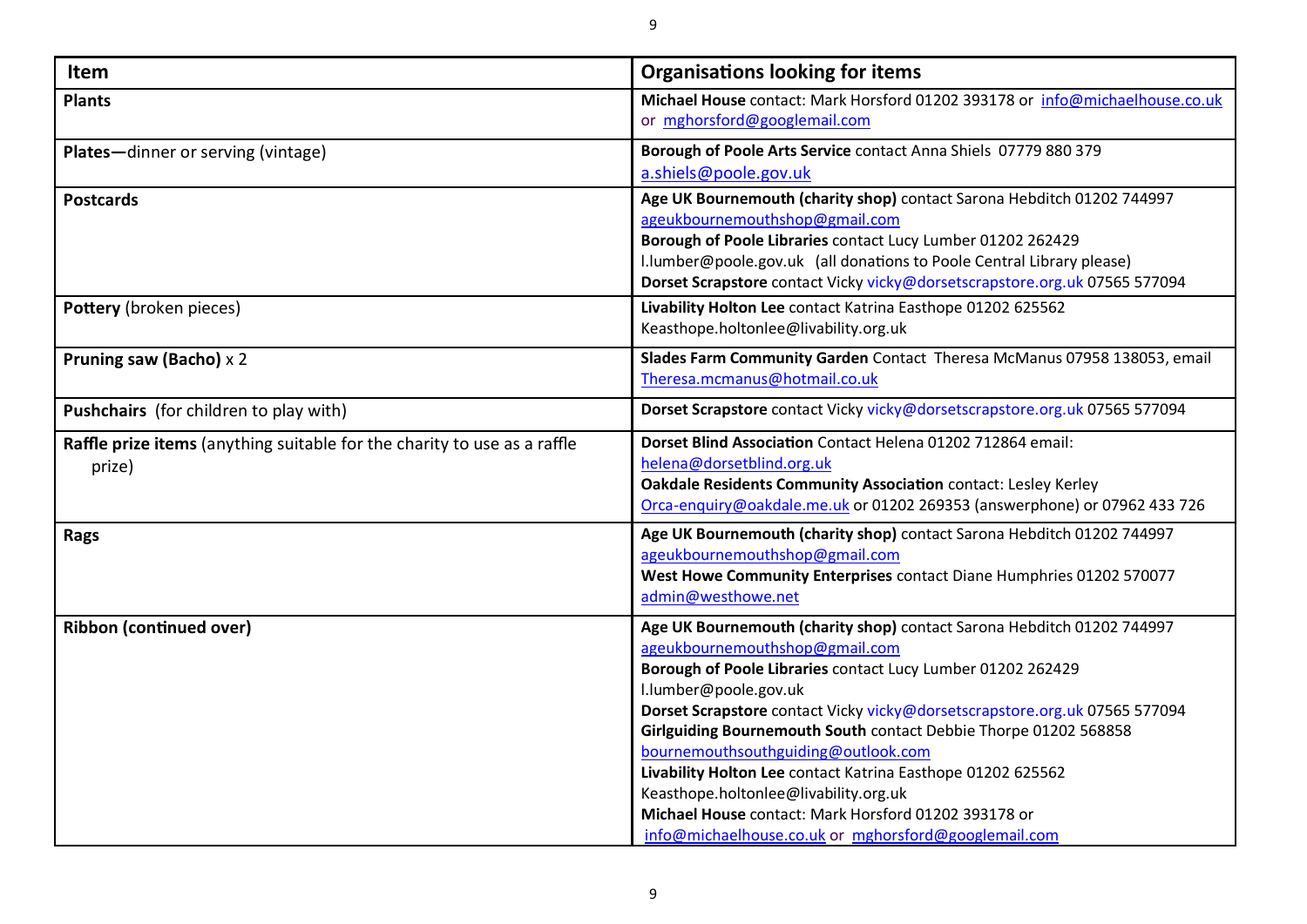| Item                                                                             | <b>Organisations looking for items</b>                                                                                                                                                                                                                            |
|----------------------------------------------------------------------------------|-------------------------------------------------------------------------------------------------------------------------------------------------------------------------------------------------------------------------------------------------------------------|
| Ribbon                                                                           | Westbourne Library contact Westbourne Library Team 01202 761845<br>westbourne@bournemouthlibraries.org.uk                                                                                                                                                         |
| Road map books (A3) - out of date                                                | WWF (World Wildlife Fund) Poole Volunteer Group contact Linda Brazier or Karen<br>Moorhouse Karen Karenmoorhouse@ntlworld.com Linda 01202 381000                                                                                                                  |
| Saw $\times$ 1                                                                   | Slades Farm Community Garden Contact Theresa McManus 07958 138053, email<br>Theresa.mcmanus@hotmail.co.uk                                                                                                                                                         |
| Scales-set of small scales (for children to play with)                           | Poole Children's Centres-Old Town Children's Centre- Contact Helen 01202<br>261969 or h.lawson@poole.gov.uk                                                                                                                                                       |
| Scrap metal: copper, brass, radiators, hot water tanks, pans, electric<br>cables | Poole Methodists Redevelopment contact Gerald Beddard 01202 388672 or<br>geraldandhilda@hotmail.co.uk                                                                                                                                                             |
| Secateurs x 2                                                                    | Slades Farm Community Garden Contact Theresa McManus 07958 138053, email<br>Theresa.mcmanus@hotmail.co.uk                                                                                                                                                         |
| <b>Seeds and cuttings</b>                                                        | Michael House contact: Mark Horsford 01202 393178 or info@michaelhouse.co.uk<br>or mghorsford@googlemail.com                                                                                                                                                      |
| Soft toys                                                                        | Dorset Scrapstore contact 07565 577094 Vicky vicky@dorsetscrapstore.org.uk                                                                                                                                                                                        |
| Soft fluffy animals                                                              | WWF (World Wildlife Fund) Poole Volunteer Group contact Linda Brazier or Karen<br>Moorhouse Karen Karenmoorhouse@ntlworld.com Linda 01202 381000                                                                                                                  |
| Spade (childs) x 1                                                               | Slades Farm Community Garden Contact Theresa McManus 07958 138053, email<br>Theresa.mcmanus@hotmail.co.uk                                                                                                                                                         |
| Spade (regular) x 1                                                              | Slades Farm Community Garden Contact Theresa McManus 07958 138053, email<br>Theresa.mcmanus@hotmail.co.uk                                                                                                                                                         |
| Spade (border, pointy) x 2                                                       | Slades Farm Community Garden Contact Theresa McManus 07958 138053, email<br>Theresa.mcmanus@hotmail.co.uk                                                                                                                                                         |
| <b>Spectacles</b>                                                                | Age UK Bournemouth (charity shop) contact Sarona Hebditch 01202 744997<br>ageukbournemouthshop@gmail.com<br>Poole Lions-please drop them off in the box in: Leightons Opticians, 157 High St,<br>Poole, BH15 1AU and Whiffen Opticians, 2 Bournemouth Rd BH14 0ES |
| <b>String and cotton</b>                                                         | Borough of Poole Libraries contact Lucy Lumber 01202 262429<br>l.lumber@poole.gov.uk                                                                                                                                                                              |
| <b>Suitcases</b>                                                                 | Dorset Scrapstore contact Vicky vicky@dorsetscrapstore.org.uk 07565 577094                                                                                                                                                                                        |